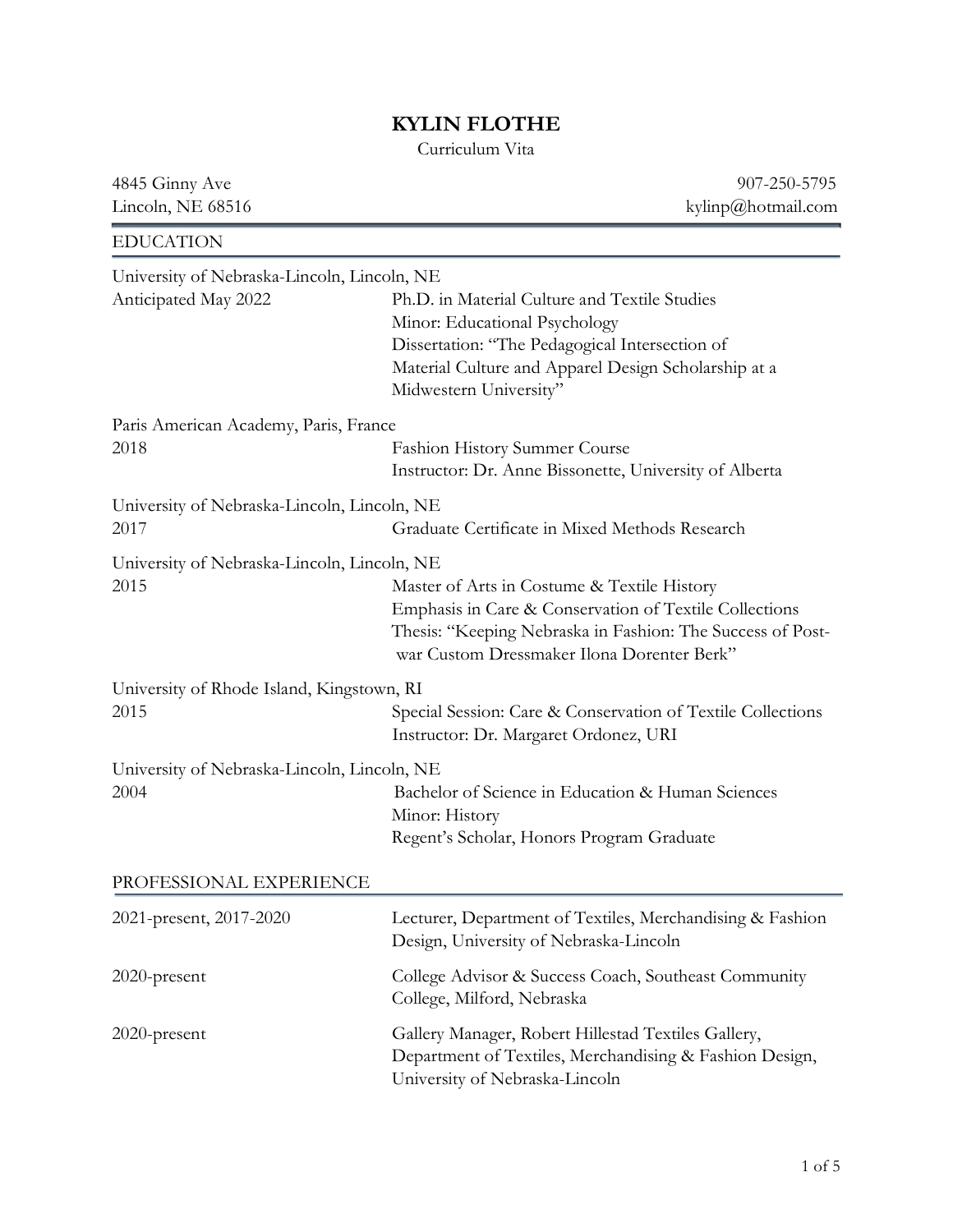| 2015-2017          | Graduate Assistant, Robert Hillestad Textiles Gallery and<br>Historic Costume & Textiles Collection, Department of<br>Textiles, Merchandising & Fashion Design, University of<br>Nebraska-Lincoln |
|--------------------|---------------------------------------------------------------------------------------------------------------------------------------------------------------------------------------------------|
| 2015-2017          | Graduate Teaching Assistant/Instructor of Record,<br>Department of Textiles, Merchandising & Fashion Design,<br>University of Nebraska-Lincoln                                                    |
| 2014-2015          | Undergraduate Tutor, Department of Athletics,<br>University of Nebraska-Lincoln                                                                                                                   |
| 2014               | Collections Management Intern, Ethnographic Collection<br>Nebraska State Museum of Natural History                                                                                                |
| 2011-2013          | Personal Stylist and Assistant Manager<br>Nordstrom, Inc., Anchorage, AK                                                                                                                          |
| 2006-2011          | Data Management Director<br>Big Brothers Big Sisters of Alaska, Anchorage, AK                                                                                                                     |
| 2004-2006          | Development Research Analyst<br>Nebraska Children and Families Foundation, Lincoln, NE                                                                                                            |
| <b>EXHIBITIONS</b> |                                                                                                                                                                                                   |
| In development     | Juried Show of New Textile and Fiber Art<br>Robert Hillestad Textiles Gallery, University of Nebraska-Lincoln<br>Co-curated with Dr. Robert Hillestad and Michael Burton, MFA                     |
| 2021               | 2021 Spring Fashion Student Showcase<br>Robert Hillestad Textiles Gallery, University of Nebraska-Lincoln<br>Co-curated with Dr. Sandra Starakey                                                  |
| 2019               | Material Culture and Apparel Design.<br>Window Display, Department of Textiles, Merchandising & Fashion Design,<br>University of Nebraska-Lincoln                                                 |
| 2017               | Alexander Girard and Textile Design at Mid-Century<br>Robert Hillestad Textiles Gallery, University of Nebraska-Lincoln<br>Co-curated with Dr. Mary Alice Casto                                   |
| 2017               | New Acquisitions from the TMFD Historic Costume Collection.<br>Robert Hillestad Textiles Gallery, University of Nebraska-Lincoln<br>Co-curated with Dr. Mary Alice Casto                          |
| 2016               | African Fashion: Beyond Wax Prints<br>Window Display, Department of Textiles, Merchandising & Fashion Design,<br>University of Nebraska-Lincoln<br>Co-curated with Dr. Claire Nicholas            |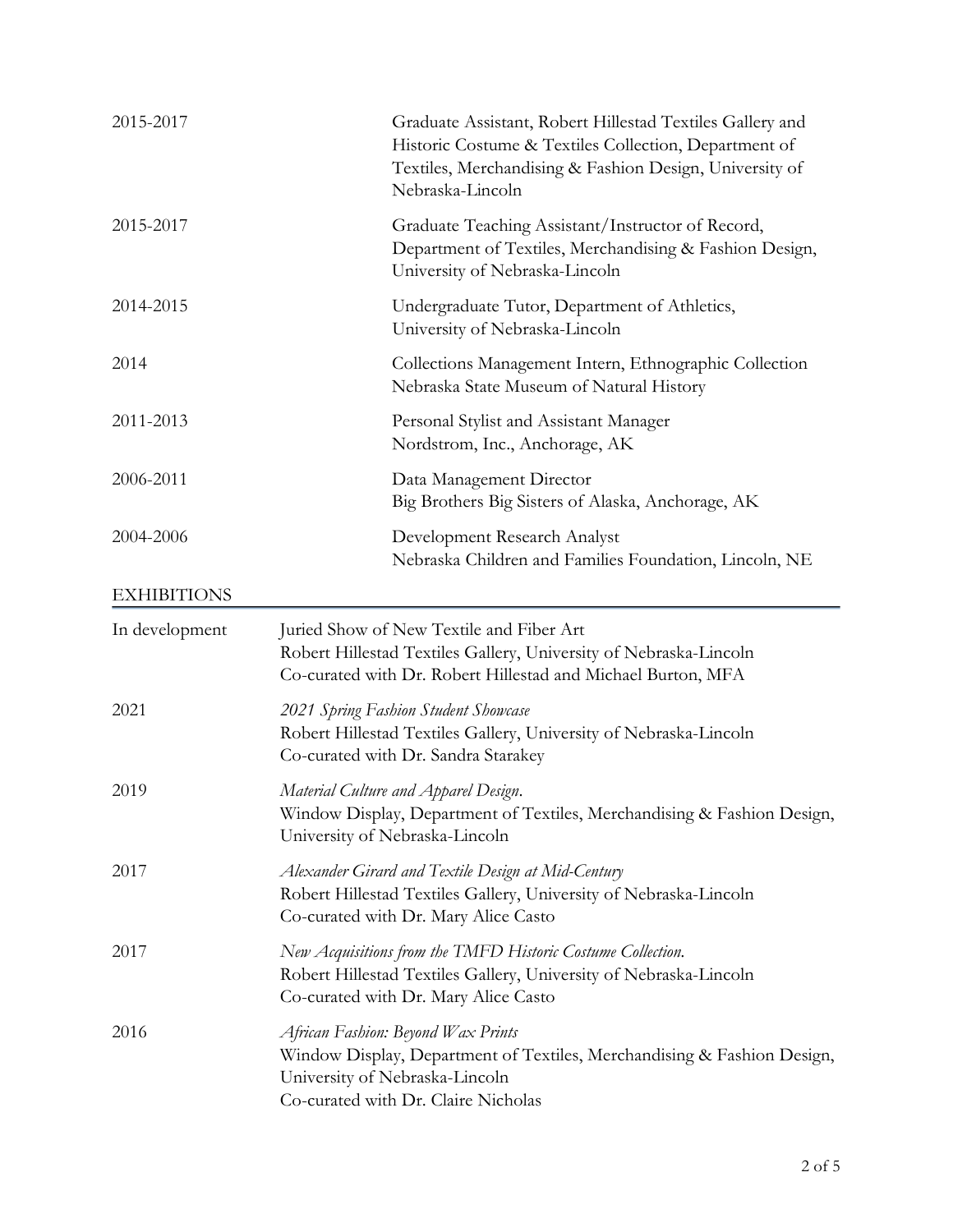| 2016                           | Nebraska: State of Fashion I<br>Robert Hillestad Textiles Gallery, University of Nebraska-Lincoln<br>Co-curated with Dr. Barbara Trout                                                                                                                                 |
|--------------------------------|------------------------------------------------------------------------------------------------------------------------------------------------------------------------------------------------------------------------------------------------------------------------|
| 2016                           | Menswear from Jack C. Graff Fine Apparel<br>Window Display, Department of Textiles, Merchandising & Fashion Design,<br>University of Nebraska-Lincoln                                                                                                                  |
| 2015                           | Italian Influences on Fall Fashion<br>Window Display, Department of Textiles, Merchandising & Fashion Design,<br>University of Nebraska-Lincoln                                                                                                                        |
| PRESENTATIONS & LECTURES       |                                                                                                                                                                                                                                                                        |
| 2015-present<br>Annual Lecture | "Dressing Professionally for Leadership/The Traveling Wardrobe"<br>Nebraska LEAD Fellows (Nebraska Agricultural Leadership Council)<br>Lincoln, NE                                                                                                                     |
| 2020                           | "The Southern Ndebele: Aprons, Homes, and Peaceful Protest" (juried<br>research presentation)<br>Textile Society of America Biennial Symposium; Online                                                                                                                 |
| 2020                           | "As If They Were Textbooks: Hands-on with Extant Garments at the Blum<br>Design Laboratory" (juried research presentation)<br>Costume Society of America, National Symposium; New York City, NY<br>(canceled due to COVID-19)                                          |
| 2017                           | "Re-Booting the Collection: The Pedagogical Phenomenon of Costume &<br>Textile Collections in the 21st Century College Classroom, Case Studies at a<br>Midwestern University" (juried research poster)<br>Costume Society of America, National Symposium; Portland, ME |
| 2017                           | "Public Panel: Teaching from the Collection" (panel facilitator)<br>Department of Textiles, Merchandising & Fashion Design, University of<br>Nebraska-Lincoln                                                                                                          |
| 2016                           | "Keeping Nebraska in Fashion: The Success of Post-War Custom<br>Dressmaker Ilona Dorenter Berk" (gallery talks)<br>Robert Hillestad Textiles Gallery, University of Nebraska-Lincoln                                                                                   |
| 2016                           | "Design that Lasts" (public lecture)<br>Department of Textiles, Merchandising & Fashion Design, University of<br>Nebraska-Lincoln<br>Co-lectured with Dr. Barbara Trout                                                                                                |
| 2016, 2015                     | "Dressing Professionally for the Workplace"<br>Phi Upsilon Omicron Honor Society, XI Chapter; Lincoln, NE                                                                                                                                                              |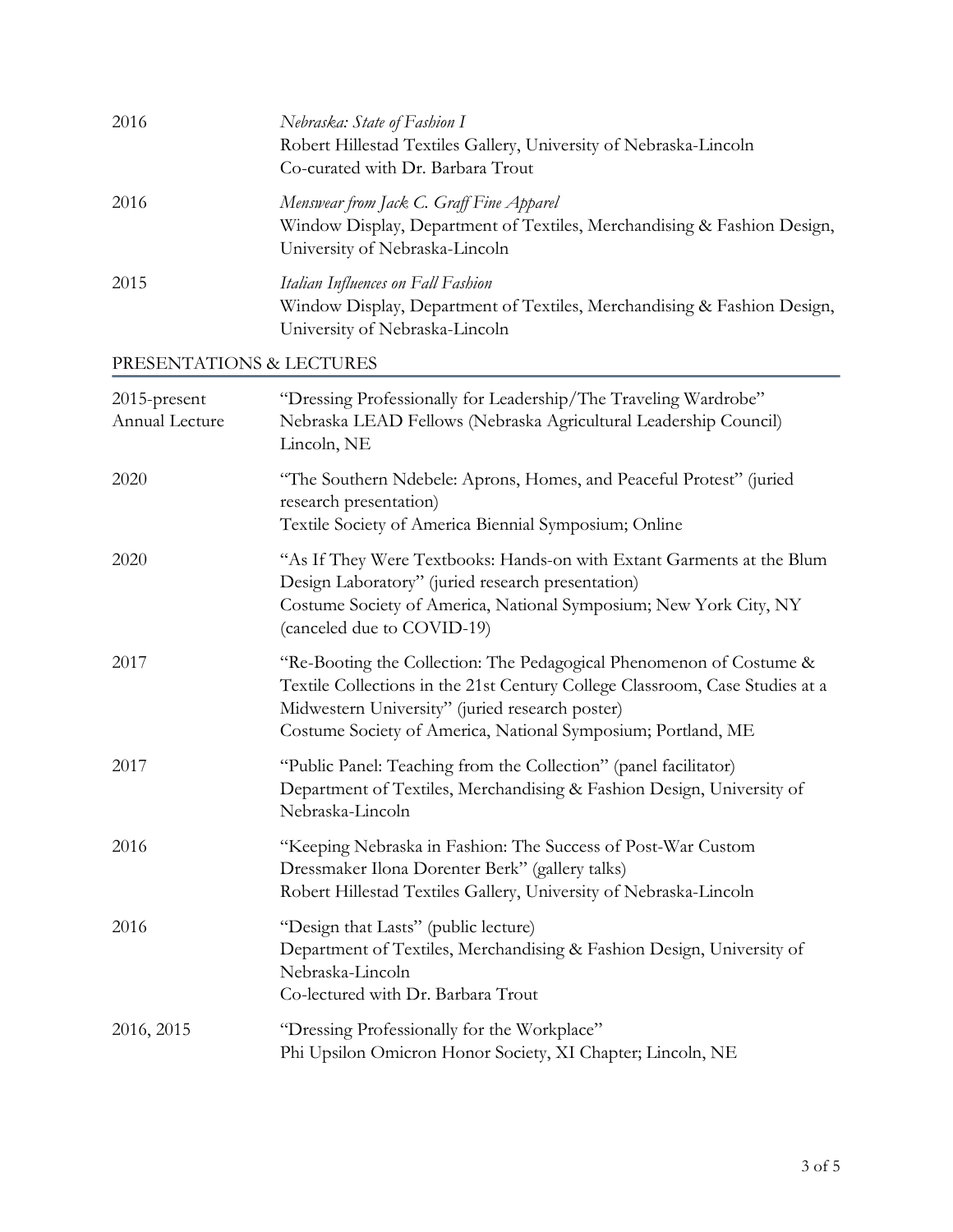| 2015 | "Lincoln's Zsa-Zsa: The Success of Post-War Custom Dressmaker Ilona<br>Dorenter Berk" (juried research presentation)<br>College of Education & Human Sciences Fall Research Fair, University of<br>Nebraska-Lincoln |
|------|---------------------------------------------------------------------------------------------------------------------------------------------------------------------------------------------------------------------|
| 2015 | "Lincoln's Zsa-Zsa: The Success of Post-War Custom Dressmaker Ilona<br>Dorenter Berk" (juried research presentation)<br>Costume Society of America, Midwest Regional Symposium                                      |
| 2013 | "Dressing Professionally for Career Advancement"<br>Alaska Humanities Forum; Anchorage, AK                                                                                                                          |

## PROFESSIONAL SERVICE & ASSOCIATIONS

| 2015-present               | Costume Society of America; Midwestern Regional Board 2018-2020<br>Abstract Juror, National Symposium 2019<br>Abstract Administrator, Regional Symposium 2018 |
|----------------------------|---------------------------------------------------------------------------------------------------------------------------------------------------------------|
| 2016-present               | Textile Society of America                                                                                                                                    |
| 2020-present               | National Center for Faculty Development and Diversity                                                                                                         |
| 2020-present,<br>2015-2017 | Gallery Committee, Robert Hillestad Textiles Gallery, Department<br>of Textiles, Merchandising & Fashion Design, University of Nebraska-<br>Lincoln           |
| 2017-present               | Safety Committee, Department of Textiles, Merchandising & Fashion<br>Design, University of Nebraska-Lincoln                                                   |
| 2019-present               | Graduate Student Organization; Vice President 2019-2020<br>Department of Textiles, Merchandising & Fashion Design, University of<br>Nebraska-Lincoln          |
| 2019-2021                  | Medieval Dress and Textiles Society                                                                                                                           |
| 2020, 2019                 | Juror, Omaha Fashion Week Student Show, Department of Textiles,<br>Merchandising and Fashion Design, University of Nebraska Lincoln                           |
| 2018                       | Textbook Review: Fashion & Textiles: The Essential Careers Guide by Pamela<br>Powell                                                                          |
| 2017-2019                  | Reviewer, UCARE Undergraduate Research Grant Proposals, University of<br>Nebraska-Lincoln                                                                     |
| 2016-2017                  | Collection Committee, Historic Costume & Textiles Collection, Department<br>of Textiles, Merchandising & Fashion Design, University of Nebraska-<br>Lincoln   |
| 2015-2017                  | Phi Upsilon Omicron Honor Society, XI Chapter                                                                                                                 |
| 2016-2017                  | International Textile & Apparel Association                                                                                                                   |